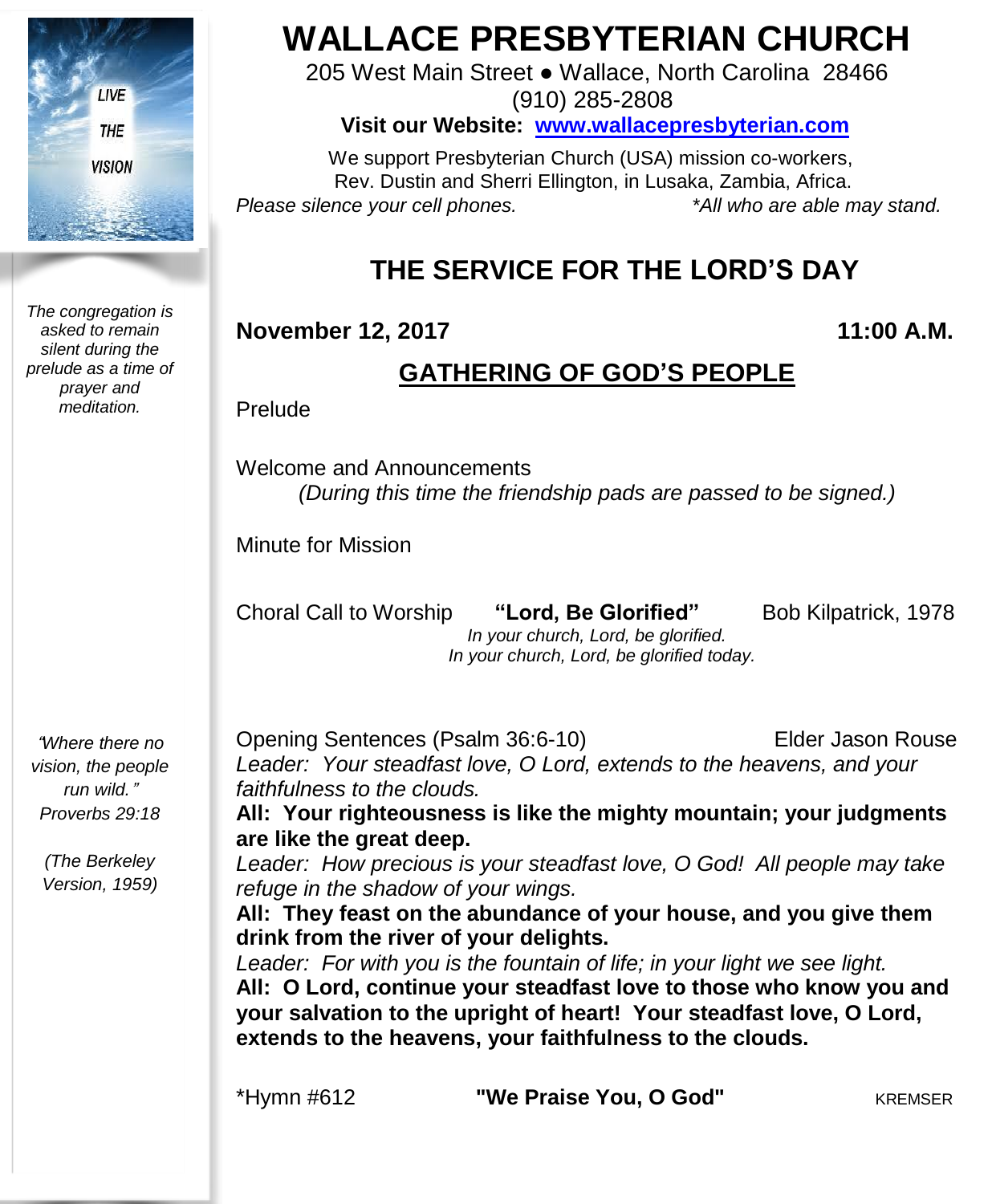"*God is always trying to give good things to us, but our hands are too full to receive them.*" *Augustine (354- 430 A.D.), Archbishop of Hippo in North Africa*

#### \*Unison Prayer of Confession:*)*

**God of grace, you have called us to give ourselves completely to you. Yet, we often hold back part for worldly pursuits. Lord, in your mercy forgive us. You have given us the gift of time. You give us time to serve, time to learn, time to grow, time to share. We spend our time serving ourselves. Lord, in your mercy, forgive us. You provide us with opportunities to serve in numerous ways, using the talents and abilities we have been given. We tend to hide our gifts. Lord, in your mercy, forgive us. You have provided even the least among us with more financial resources than most of the world. We resist sharing because of fear of the future. Lord, in your mercy, forgive us. You have provided us with a beautiful creation to enjoy. We take it for granted and abuse this incredible earth. Lord, in your mercy, forgive us and hear our prayers**

(A time for silent prayers . . .)

Responsive Assurance of Pardon

*Leader: While God knows our sin, God also hears our cries. In our sin, God still reaches out to forgive and restore us.*

**All: Having confessed our sins, we rejoice in forgiveness through Christ and live in God**'**s love. Thanks be to God for his indescribable gift!**

\*Gloria Patri **Glory Be to the Father Glory be to the Father, and to the Son, and to the Holy Ghost; as it was in the beginning, is now, and ever shall be, world without end. Amen, amen.**

### **PROCLAIMING GOD'S WORD**

Children's Sermon

Anthem **"Who Shall Separate Us?"** Pepper Choplin *Who shall separate us from the love of our Lord?* I *am persuaded that nothing on earth can separate us from the love of God. Nothing in life and nothing in death can separate us from the love of God. No angels, no powers can separate us from the love that is in Christ Jesus our Lord. For we are more than conquerors over danger, trial and sword. We are more than conquerors through the power of the love of our Lord. I am persuaded that nothing on earth can separate us from the love of God. No things present or things to come can separate us from the love of God. No height nor depth in all creation shall separate us From the love that is in Christ Jesus our Lord. The love that comes through Christ Jesus our Lord. Who shall separate us from the love? We will live within the love of our Lord.*

"*We give thee but thine own, what e*' *re the gift may be; all that we have is thine alone, a trust, O Lord, from Thee.*"

*Hymn #708 in Glory to God*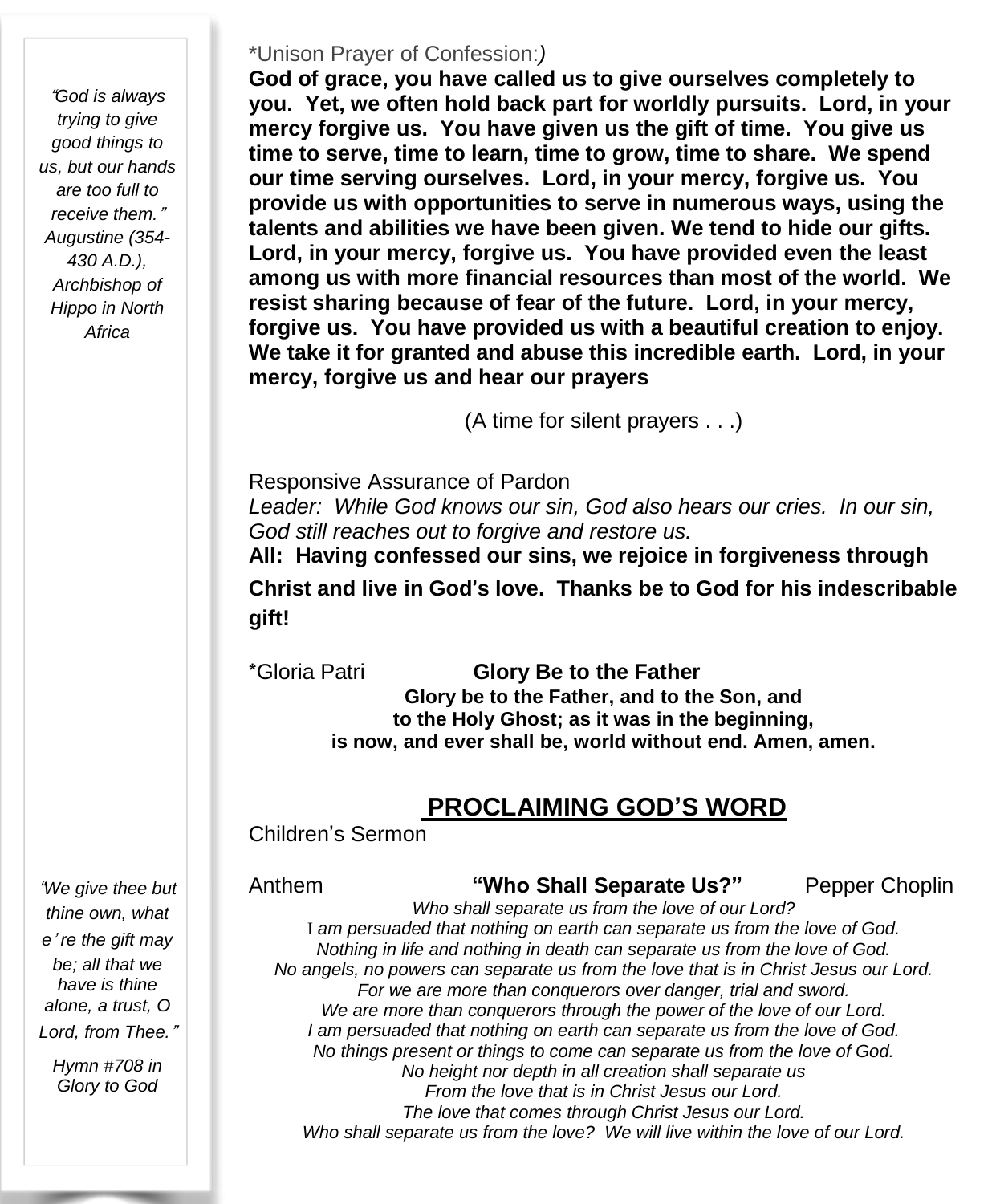"*And we believe thy word, though dim our faith may be; what e*' *re we do for thine, O Lord, we do it unto thee.*" *Hymn #708, Glory to God*

"*The world asks,* '*What does a man own?*' *Christ asks,* '*How does he use it?*'" *Andrew Murray, 19th century South African pastor and writer*

"*Thanks be to God for his indescribable gift!*" *2 Corinthians 9:15*

Prayer for Illumination

**O God, one of the great gifts that you have shared with us is your Word. Open our hearts and minds as the scriptures are read and the message is proclaimed. Help us to hear with anticipation what you have to say and give us a sense of urgency to share it with others. Amen.**

Old Testament Lesson Elder Jason Rouse

*Nehemiah 10:32-39* +Page 382

\*Hymn #712 **"As Those of Old Their Firstfruits Brought"** FOREST GREEN

Gospel Lesson *Mark 12:28-34* +Page 825

Epistle Lesson *2 Corinthians 8:1-15; 9:6-15* +Pages 941, 942

Sermon *LIVE THE VISION* Dr. Philip K. Gladden "Apostolic Economics"

A Time for Silent Reflection

Pastoral Prayer with the Lord's Prayer

### **GIVING THANKS TO GOD**

Presentation of Tithes and Offerings

**Offertory** 

\*Doxology and Prayer of Dedication

**Praise God from whom all blessings flow; Praise Him all creatures here below; Praise Him above ye heavenly host; Praise Father, Son, and Holy Ghost. Amen.**

\*The Affirmation of Faith: (Philippians 2:5-11)

**Let the same mind be in you that was in Christ Jesus, who, though he was in the form of God, did not regard equality with God as something to be exploited, but emptied himself, taking the form of a slave, being born in human likeness. And being found in human form, he humbled himself and became obedient to the point of death—even death on a cross. Therefore God also highly exalted him and gave him the name that is above every name, so that at the name of Jesus every knee should bend, in heaven and on earth and under the earth, and every tongue should confess that Jesus Christ is Lord, to the glory of God the Father. (NRSV)**

\*Hymn #710 **"We Lift Our Voices"** OFFERING

CONGREGATIONAL MEETING

\*Benediction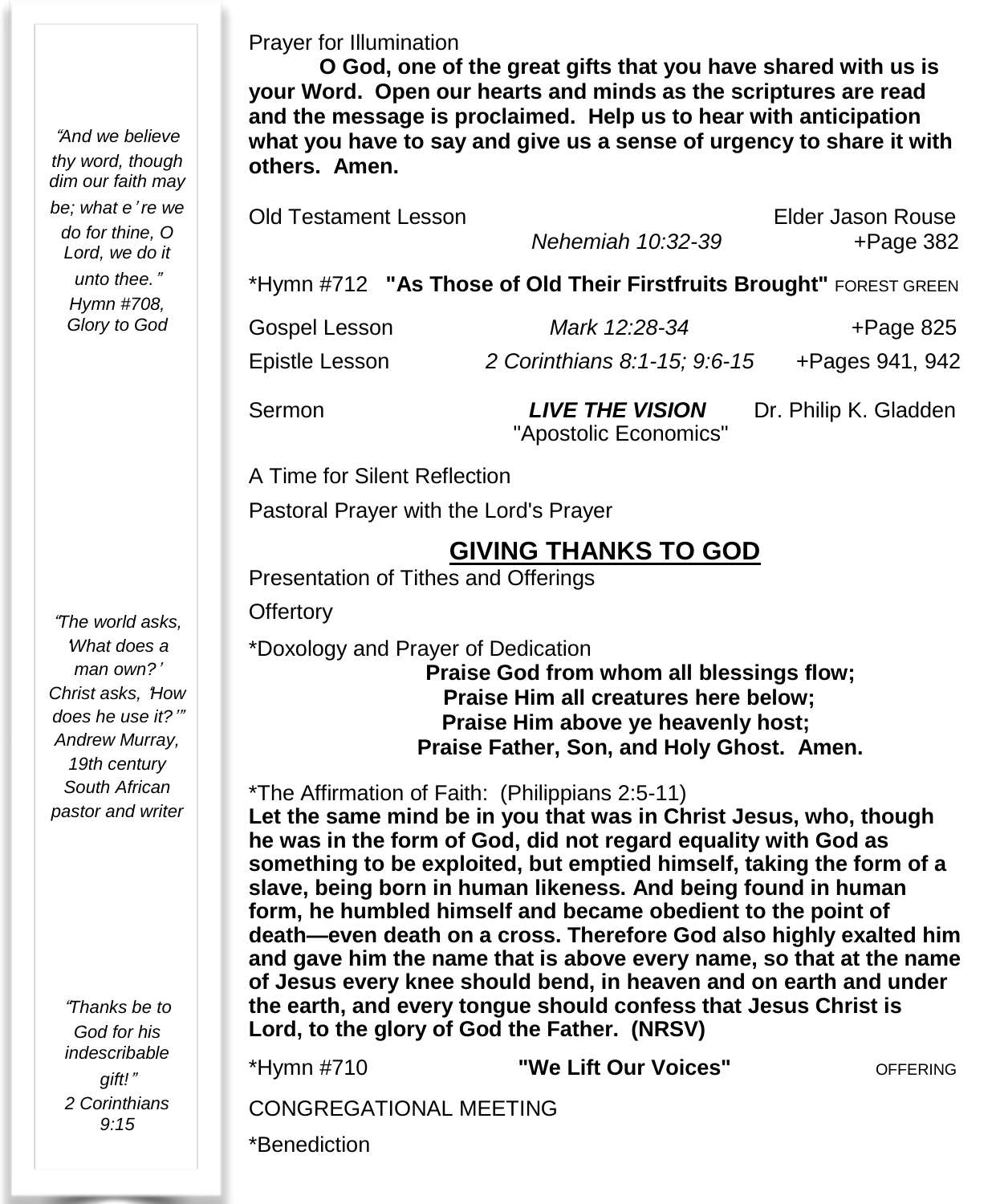### \*Choral Benediction **"O Christ, Surround Me"** Richard Colligan, 2004

*God, be the love to search and keep me; God, be the prayer to move my voice; God, be the strength to now uphold me: O Christ, surround me.*

\*Postlude

\**All who are able may stand.* +*The page number in the pew Bible.*





Books for Zambia Support Students at the Justo Mwale Theological University \$120 will buy four needed language resources for students studying to be pastors. We will place an order with Christian Book Distributors in the States. The company will ship the books to the school. We want to purchase these four books for each of fifteen students. The total project cost is \$1800.

> Make your checks payable to Wallace Presbyterian Church and mark "Zambia Book Project."



Reminder: **Duplin Winery Down Home Christmas Show and Dinner** is on Friday, November 17, at 5:30 pm. Meet Brenda Long in the Gift Shop/Wine Tasting area when you arrive.

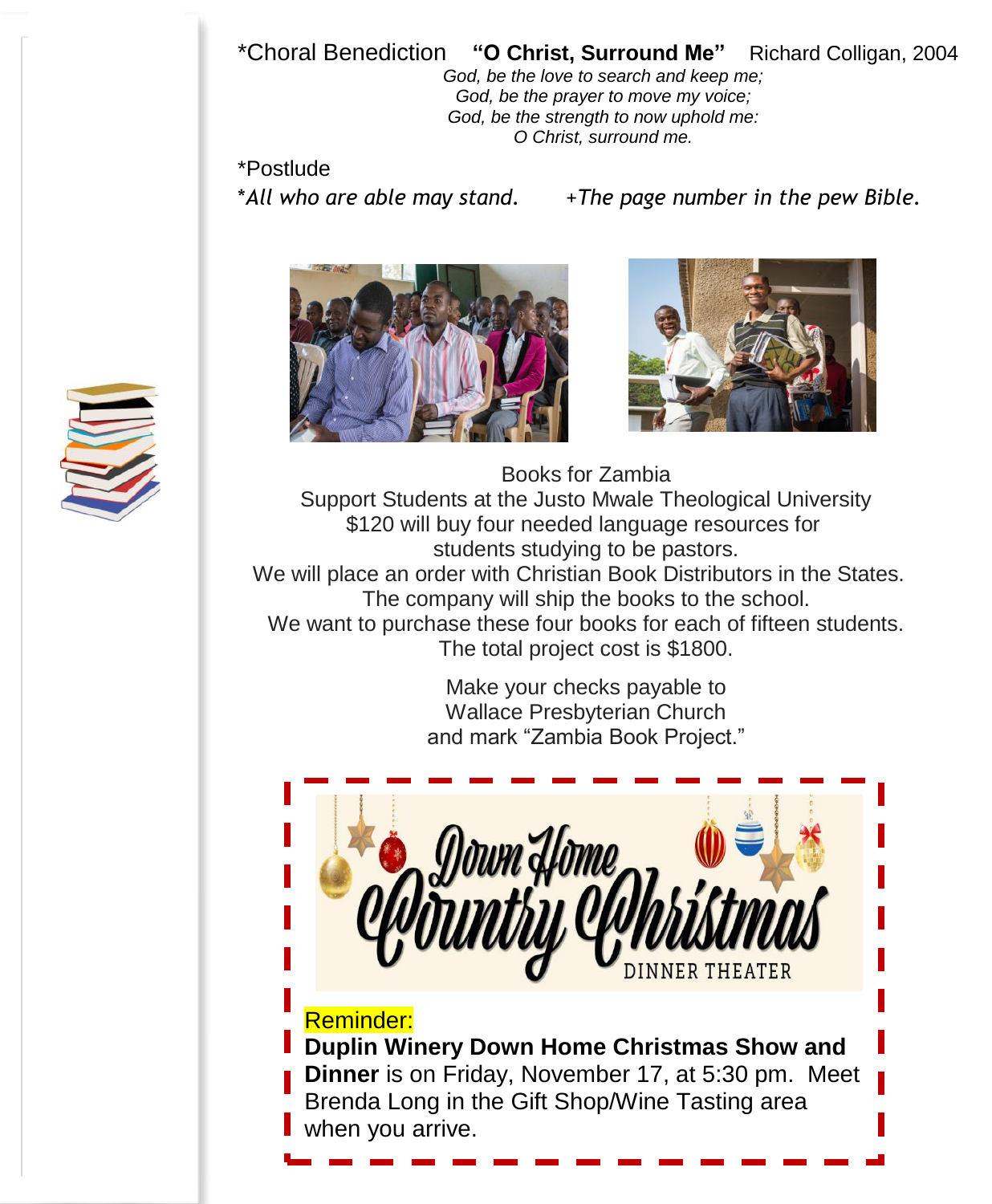### **WEEKLY CALENDAR**

| Sunday, November 12    | $9:40$ am<br>10:00 am<br>$11:00$ am<br>$12:00 \text{ pm}$ | <b>Opening Assembly</b><br><b>Sunday School</b><br>Worship<br><b>Congregational Meeting</b> |
|------------------------|-----------------------------------------------------------|---------------------------------------------------------------------------------------------|
|                        | 4:00-6:00 pm                                              | <b>PEBbles Youth Group</b>                                                                  |
|                        | 5:30-7:15 pm                                              | PYT Youth-Dinner at 5:30 pm-Both Groups                                                     |
| Wednesday, November 15 |                                                           | No Bible Study                                                                              |
|                        | $6:00 \text{ pm}$                                         | Handbells                                                                                   |
|                        | $7:30 \text{ pm}$                                         | <b>Choir Practice</b>                                                                       |
| Friday, November 17    | 5:30 pm                                                   | Down Home Country Show & Dinner                                                             |
| Saturday, November 18  | 3:00-8:00 pm                                              | Wallace Christmas Parade & Christmas at                                                     |
|                        |                                                           | Twilight                                                                                    |

### **NOTES AND ANNOUNCEMENTS**

\* The session has called a congregational meeting to be held immediately following worship today. The purpose of the meeting is to hear a report from the 2017 Nominating Committee and to elect five elders to the session's Class of 2020 (Nominees are Dan Robinson, Michael Teachey, Dottie Obenour, Christy Johnson, and Clay Blue) and to act on recommended changes in the minister's 2018 terms of call.

**\* There will be** no Wednesday Bible study this week.

**\* Elder David Johnson** will be our preacher next Sunday. David is the owner of Johnson Nursery in Watha. He and Jill live at Surf City.

**\* If you would like** to have a set of Wallace Presbyterian Church offering envelopes to use in 2018, please contact Cheryl Brinkley, church secretary, at [910-285-2808](tel:(910)%20285-2808) or [cheryl@wallacepresbyterian.com](mailto:cheryl@wallacepresbyterian.com) by Monday, November 20 or make a note on your 2018 pledge form.



*The sanctuary flowers today are in honor of all our veterans, past and present!! They are given by Tim & RJ Peppe.*

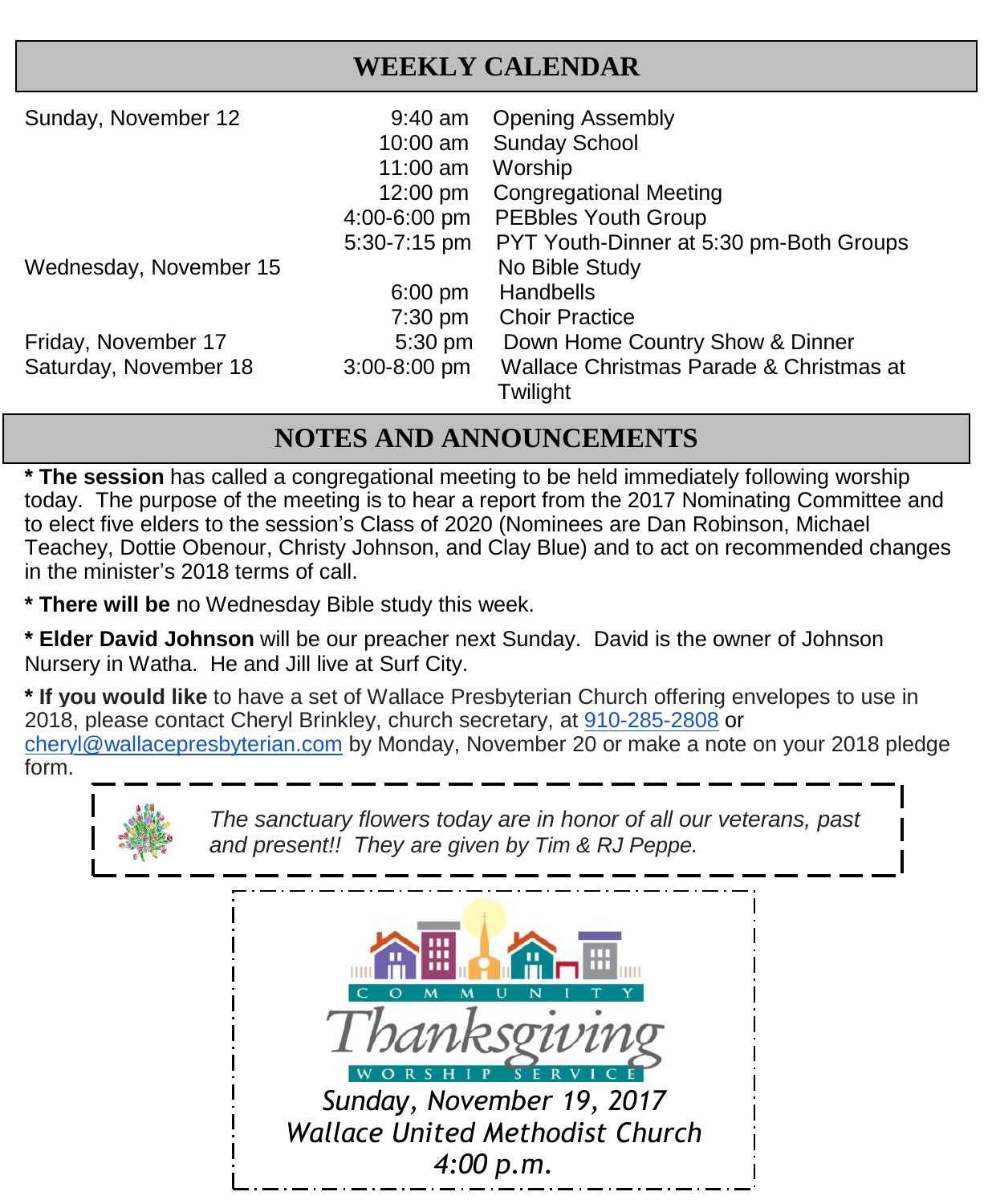

**11/12: Christy & Kevin Johnson 11/19: Danielle & Elizabeth Sills** 



**11/12: Ellie Carone & Sarah Pearl Farrior 11/19: Elizabeth & James Sills**

### **USE TERS**

 **Dan Robinson, Leader Tim Peppe Joyce Ange Chuck Farrior Kevin Johnson**

**IST** GREETERS

**11/12: Ann Carter & Bobby Ives 11/19: Joe Tillman & Judy Holley**

#### Opening Church Building

**November 1-15: Jim Simpson November 16-30: Art Raymond**



 **June Blalock (**Rosemary). **James Brice** (automobile accident, suffering some paralysis),**Joe Dormagen** (Verlie Wells' son-in-law), **Betty Hall,** (Rosemary), **Royal & Jennifer Johnson family**, **Wright Lanier Family, Hope Lettieri** (cancer), **Amy Moss** (breast cancer, sister of Debbie Thomas**) Jason Norris** (cancer, Kelli Norris' brother-in-law) **Matthew Parks** (16 years old, snow-sledding accident, broken back, paralysis; parents are college friends of Hope Turnbull) **Nathan Pensinger** (back in hospital due to vomiting caused by internal bleeding) **Amanda Perry,** (cancer-niece of Margaret Toothman), **Dick Phillips** (friend of Tim Peppe-pancreatic cancer, John Hopkins), **Jennifer Raynor** (Postural Orthostatic Tachycardia Syndrome) **Brison Ricker** (just celebrated his 16th birthday- **His brother Preston** has just been diagnosed with thyroid cancer) **Judy Robinson, Zayne Rivenbark** (cancer), **Rylan Schubkegel** (18 year-old nephew of Nick Baker diagnosed with Hodgkin's Disease**), Robert Tart family, Margaret Toothman** (NHRMC) **Kelsea Webster, Verlie Wells-**Rosemary, **Members and friends in the armed services: Jason Payne. William Krupitzer-**(Linda Burroughs nephew).

**(When you request a name to be put on the prayer list, please notify the church office when you wish it to be taken off)**



**Beginning Monday, December 4 (7:00 - 8:30 p.m.) and Tuesday, December 5 (10:00 - 11:30 a.m.)**

**Room 304 (across from the Music Room)**

**Bring your Bible and your questions!**

**Session 1: What is the Bible?**